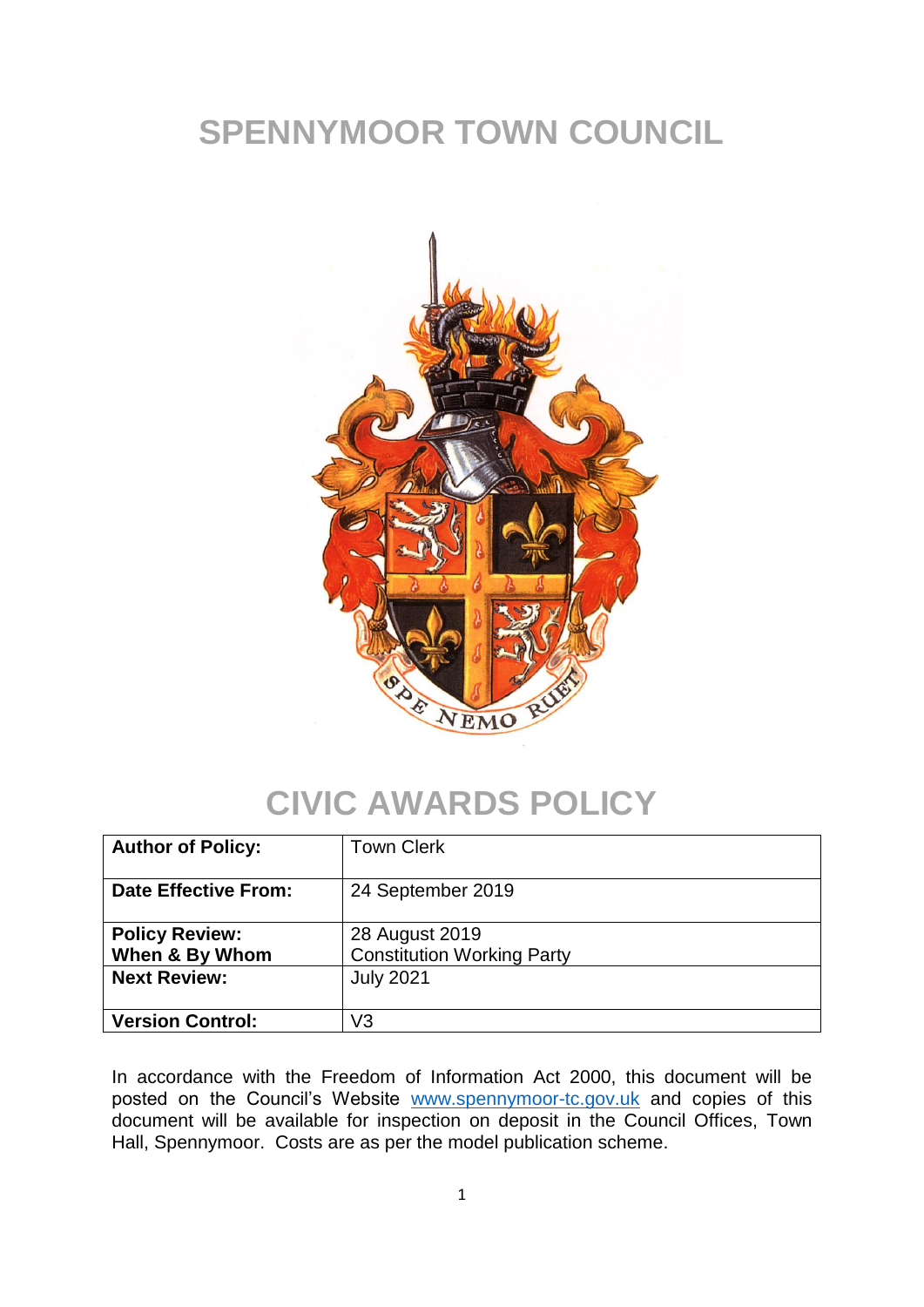#### **1. Purpose**

To outline a system of honours that allows Spennymoor Town Council to recognise the contribution of members of the community, whether individuals or groups, who are current or former residents of Spennymoor, or who have delivered services in Spennymoor, including long-serving Council members and staff. This document describes the criteria and decision making processes for the conferral of a Spennymoor Town Council honour.

#### **2. Scope**

The following awards are conferred by Spennymoor Town Council:

- Scroll of Honour
- Certificate of Recognition of Achievement
- Civic Shield/Other Civic Gift e.g. flowers

The Civic Initiatives and Honours Sub-Committee will be responsible for scrutinising and agreeing the award of the Scroll of Honour and the Certificate of Recognition of Achievement.

The Civic Shield/Other Civic Gift will be awarded at the discretion of the Town Clerk.

## **3. Civic Initiatives and Honours Sub-Committee**

A minimum of 3 members are required to be present in order for the Sub-committee to be deemed quorate.

A tie in votes may be settled by the casting vote exercisable by the Chairman of the meeting as per the Council's standing orders.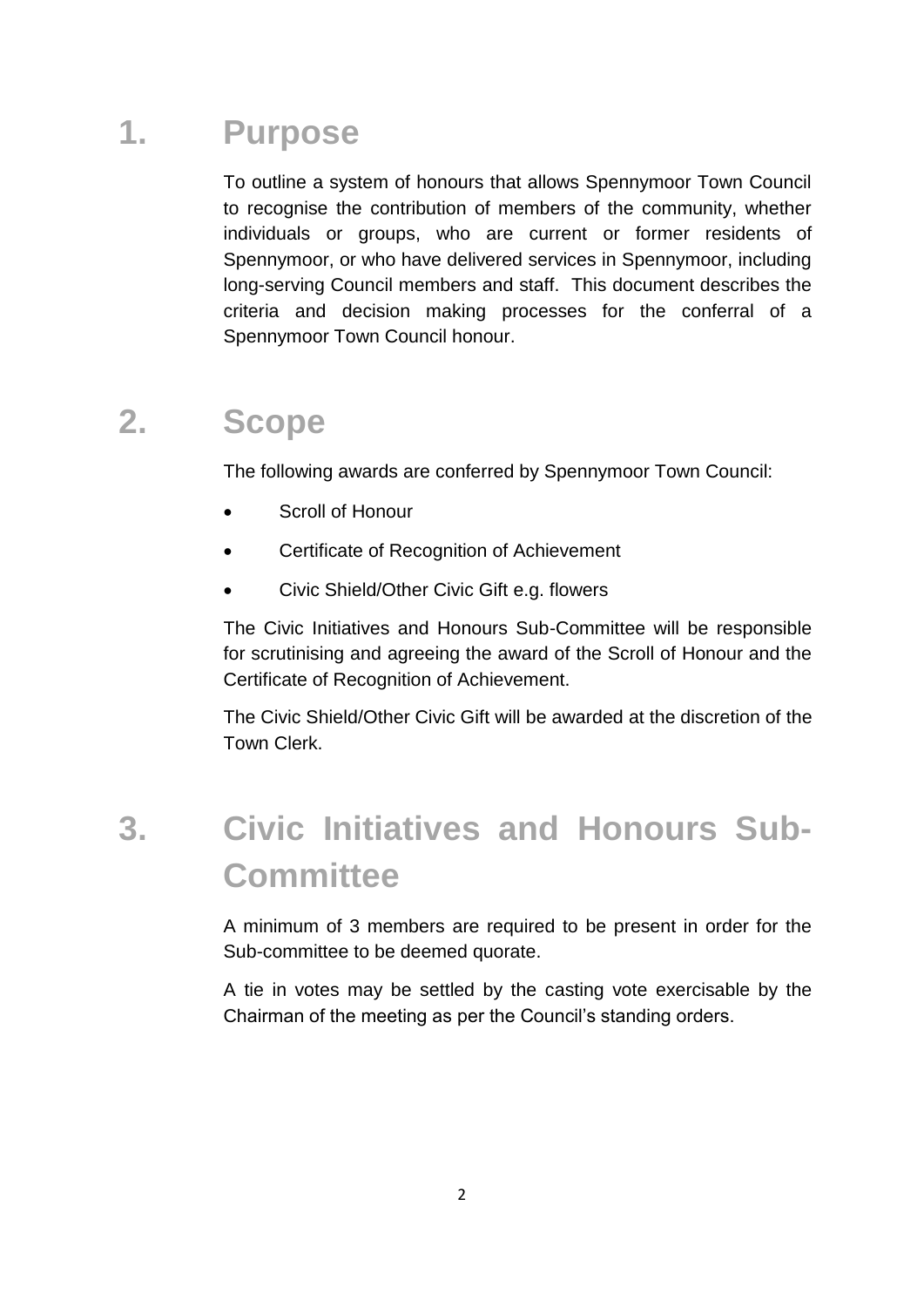#### **4. Process**

Nominations for the Scroll of Honour and the Certificate of Recognition of Achievement are invited from the wider community including members of the public, Councillors, the Town Clerk and Town Council Staff.

The Civic Initiatives and Honours Sub-Committee will meet, on an ad hoc basis as and when nominations are received, to duly consider, support or decline the nomination(s).

Decisions of the Civic Initiatives and Honours Sub-Committee are to be ratified by full Council in line with Standing Orders.

#### **5. Criteria for Awards**

Whilst criteria is outlined below to provide guidance to nominators, it is the intention of the Council to allow the Civic Initiatives and Honours Sub-Committee discretion when scrutinising nominations due to the possible varied nature of achievements.

## **6. Scroll of Honour**

The Scroll of Honour is the highest award and reserved for those individuals or groups who have demonstrated an outstanding and noteworthy contribution to the well-being and benefit of society and/or in their field of endeavour.

## **7. Certificate of Recognition of Achievement**

This award may be granted to an individual or group who has made a significant contribution, over and above normal expectations to the well-being of society and/or in their field of endeavour.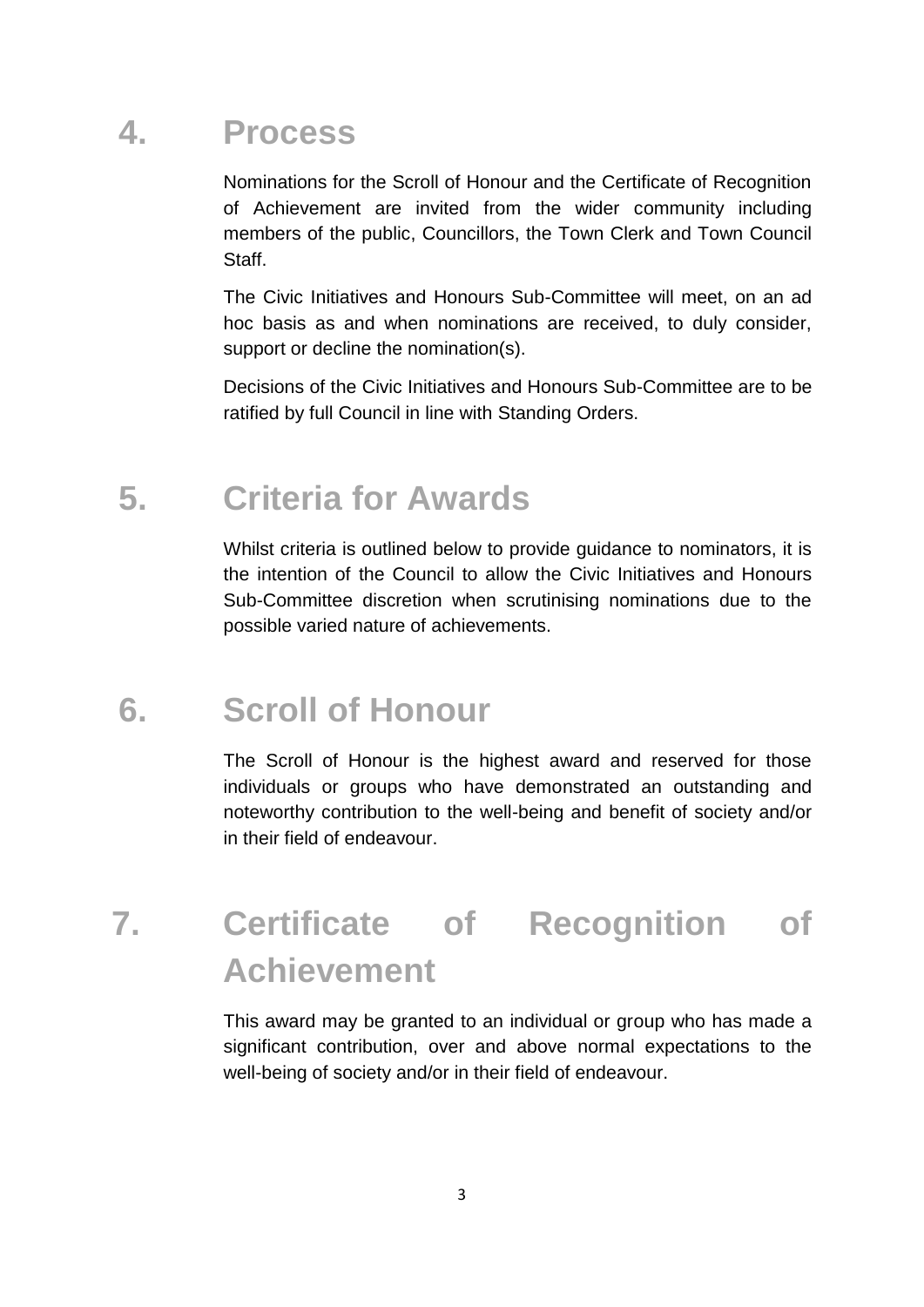### **8. Shields/Other Civic Gift**

Shields will be awarded at the discretion of the Town Clerk to thank individuals or groups for their support of the Town Council and its services or events and/or support in and of the wider community of Spennymoor.

#### **9. Responsibility**

The Town Clerk is responsible for this policy, its implementation and review.

## **10. Policy Statements**

#### **10.1 Nominations**

- Nominations may be made confidentially by staff, Councillors or members of the wider community.
- Those making a nomination must provide detailed information, on the appropriate form, to support the nomination.
- If the information is insufficient, the Sub-Committee, via the Town Clerk's office, may contact the person making the nomination for further information.
- *Nominations must be made without the nominee(s) being informed of the nomination. This is to protect both the Town Council and the individual/group should the Sub-Committee not recommend an award.*
- Sub-Committee members are required to treat all nominations as confidential. If further information is required to support a nomination, it will be gathered discreetly.
- Self-nomination is not permitted.
- The nominator is responsible for the content, quality and accuracy of the nomination.